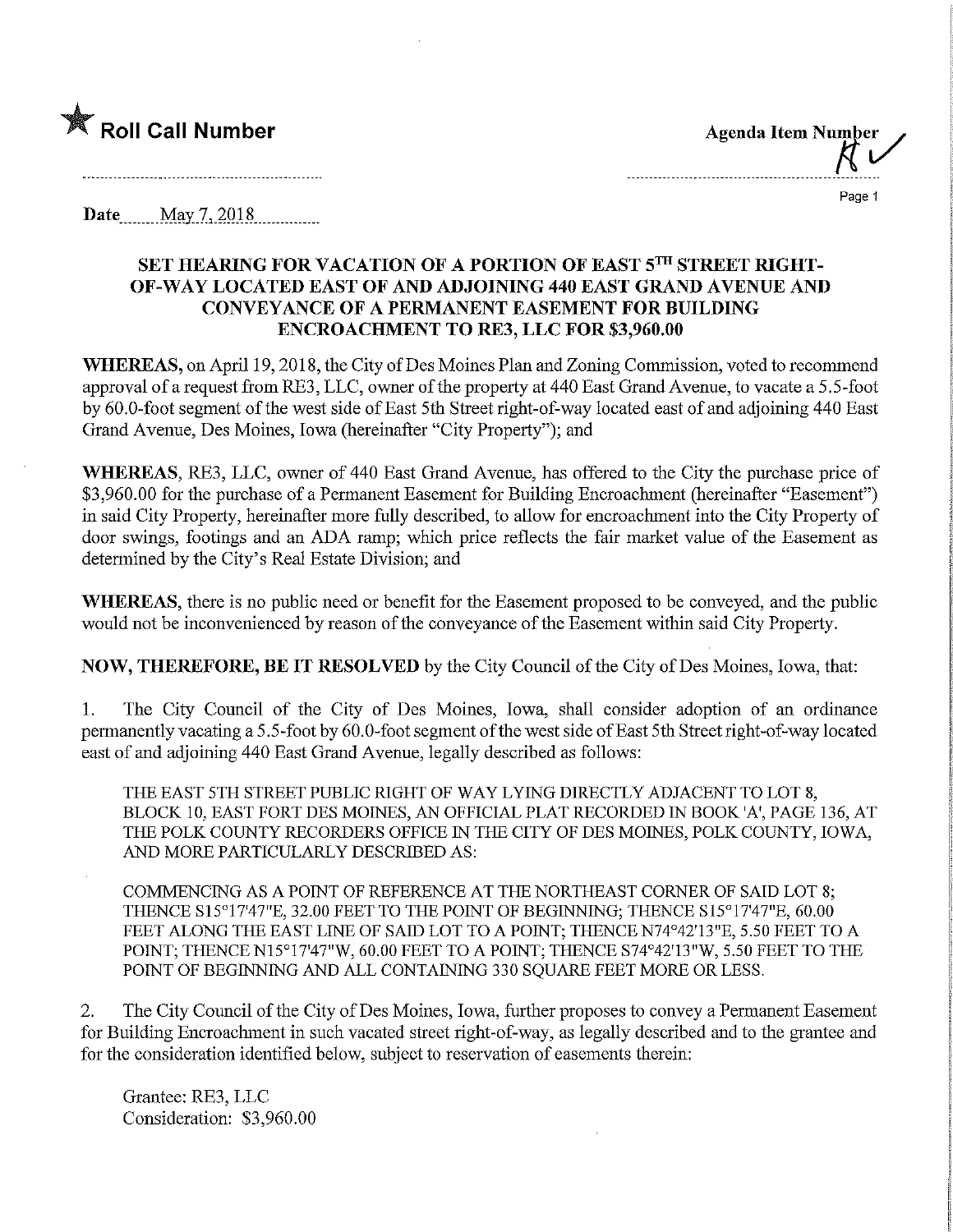

Agenda Item Number

Page 2

 $\overline{\phantom{a}}$ 

Date May 7, 2018

Legal Description:

ENCROACHMENT EASEMENT IN THE VACATED EAST 5TH STREBT PUBLIC RIGHT OF WAY LYING DIRECTLY ADJACENT TO LOT 8, BLOCK 10, EAST FORT DES MOINES, AN OFFICIAL PLAT RECORDED IN BOOK 'A', PAGE 136, AT THE POLK COUNTY RECORDERS OFFICE IN THE CITY OF DES MOINES, POLK COUNTY, IOWA, AND MORE PARTICULARLY DESCRIBED AS:

COMMENCING AS A POINT OF REFERENCE AT THE NORTHEAST CORNER OF SAID LOT 8; THENCE S15°17'47"E, 32.00 FEET TO THE POINT OF BEGINNING; THENCE S15°17'47"E, 60.00 FEET ALONG THE EAST LINE OF SAID LOT TO A POINT; THENCE N74°42'13"E, 5.50 FEET TO A POINT; THENCE N15°17'47"W, 60.00 FEET TO A POINT; THENCE S74°42'13"W, 5.50 FEET TO THE POINT OF BEGINNING AND ALL CONTAINING 330 SQUARE FEET MORE OR LESS.

3. That the meeting of the City Council at which the adoption of said ordinance and the conveyance of such permanent easement for building encroachment is to be considered shall be on May 21, 2018, said meeting to be held at 5:00 p.m., in the City Council Chamber, City Hall, 400 Robert D. Ray Drive, Des Moines, Iowa.

4. That the City Clerk is hereby authorized and directed to publish notice of said proposal in the form hereto attached all in accordance with §362.3 of the Iowa Code.

5. Non-project related land sale proceeds are used to support general operating budget expenses:  $Org -$ EG064090.

Moved by to adopt.

APPROVED AS TO FORM:

^a A. Wieland, Assistant City Attorney

| <b>COUNCIL ACTION</b> | <b>YEAS</b> | <b>NAYS</b> | PASS | <b>ABSENT</b>   |
|-----------------------|-------------|-------------|------|-----------------|
| <b>COWNIE</b>         |             |             |      |                 |
| <b>BOESEN</b>         |             |             |      |                 |
| <b>COLEMAN</b>        |             |             |      |                 |
| <b>GATTO</b>          |             |             |      |                 |
| <b>GRAY</b>           |             |             |      | ×.              |
| <b>MANDELBAUM</b>     |             |             |      |                 |
| WESTERGAARD           |             |             |      |                 |
| <b>TOTAL</b>          |             |             |      |                 |
| <b>MOTION CARRIED</b> |             |             |      | <b>APPROVED</b> |

## **CERTIFICATE**

I, DIANE RAUH, City Clerk of said City hereby certify that at a meeting of the City Council of said City of Des Moines, held on the above date, among other proceedings the above was adopted.

IN WITNESS WHEREOF, I have hereunto set my hand and affixed my seal the day and year first above written.

Mayor